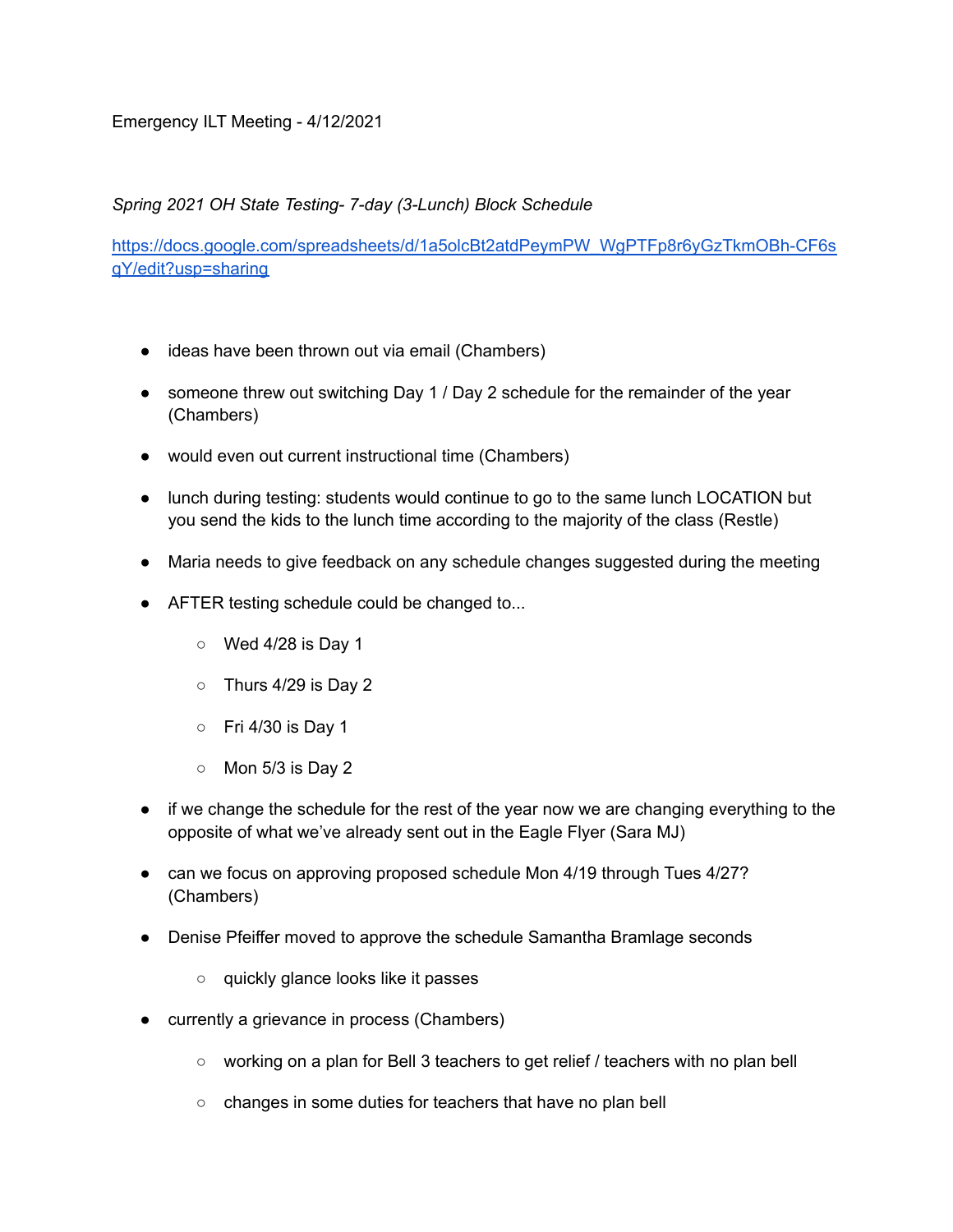- if we are going to have lunch in other bells than Bell 3 for the next seven days why do we need to have lunch during Bell 3 the rest of the schedule (Sweeney)
	- can be discussed on Wed at regular ILT meeting
	- do we follow this same testing schedule for the remainder of the year?
- can we discuss this now? we have until 4:10. (Ferd)
- lunch during this testing schedule is not without consequences, it's going to create kids going further for lunch to their kiosk (Restle)
- and we have already told families that the current schedule is going to be in place (Kinney)
- but we've only been doing this schedule for a week and a half, are the students really in a new routine yet? (Ferd)
- the testing schedule changes EVERY single day, more confusing for students (Pfeiffer)
- Johanka Hart-Tompkins motions to stop discussion so we can discuss with departments and Denise Pfeiffer seconds
- John Chambers motions to end the meeting and and Denise Pfeiffer seconds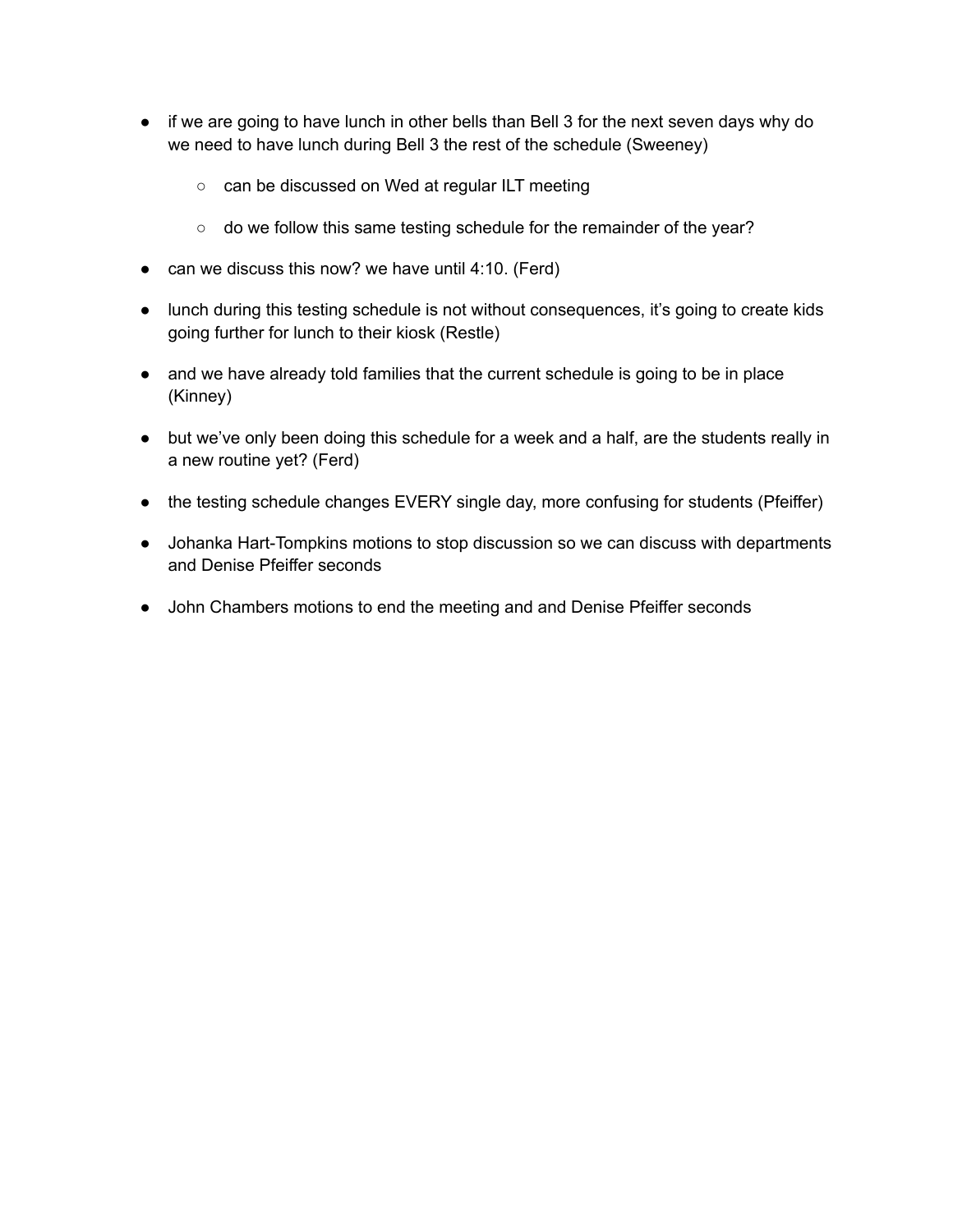## **CHAT TRANSCRIPT**

Denise Pfeiffer3:10 PM

pfeiffer - science

Laura Brogden3:10 PM

Brogden - Classics

Ploy Keener3:10 PM

Keener = 7th grade team

Olivia Ballard3:10 PM

olivia ballard (parent rep)

Michael Sherman3:10 PM

Mike Sherman- Fine Arts

Margaret Fisher-Bellman3:10 PM

Fisher-Bellman- Library

Heather Lloyd3:10 PM

Heather Lloyd- PE/Health

Brian Sweeney3:10 PM

Sweeney--English

Johanka Hart-Tompkins3:10 PM

JohA

Rebecca Dobbs3:11 PM

I will

Ferd Schneider3:11 PM

ferd schneider math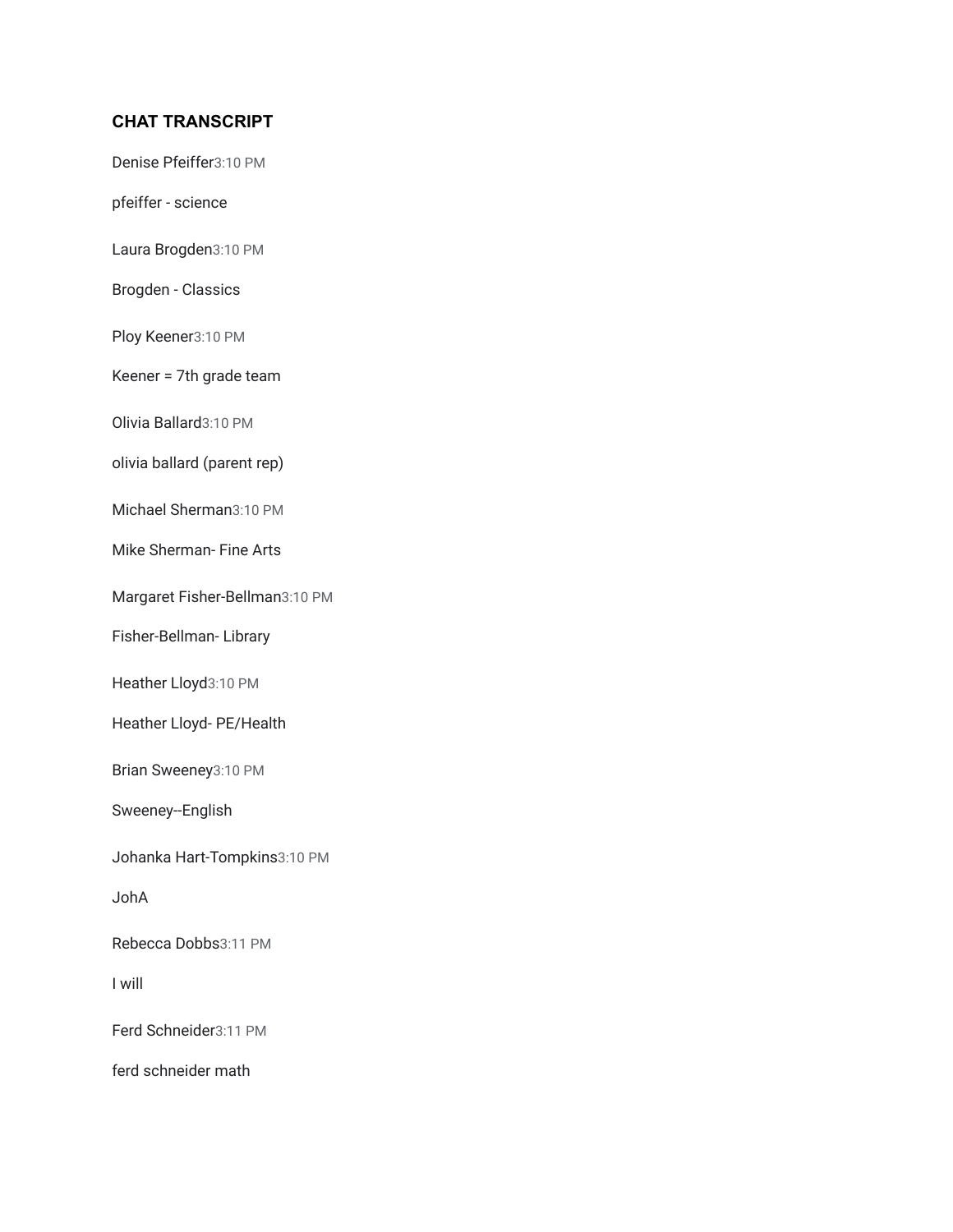Joseph Stewart3:11 PM

Joe stewart ~admin

Rebecca Dobbs3:11 PM

minutes

John Chambers3:11 PM

Chambers - Administration

Kasey Shao3:11 PM

Kasey Shao

Sara Mcguire-Jay3:11 PM

Sara McGuire-Jay SS

Elizabeth Duncan-Scruggs3:11 PM

Student services/special education

Johanka Hart-Tompkins3:11 PM

Johanka Hart-Tompkins MWLC

Erin Kenney-Levin3:11 PM

Erin Kenney - BR

Samantha Bramlage3:11 PM

Samantha Bramlage- 7th grade team leader

Elizabeth Neil Thelen3:11 PM

Liz Thelen 7th Grade Team Leader

Christopher Gibson3:11 PM

Chris Gibson

Emma Massie3:11 PM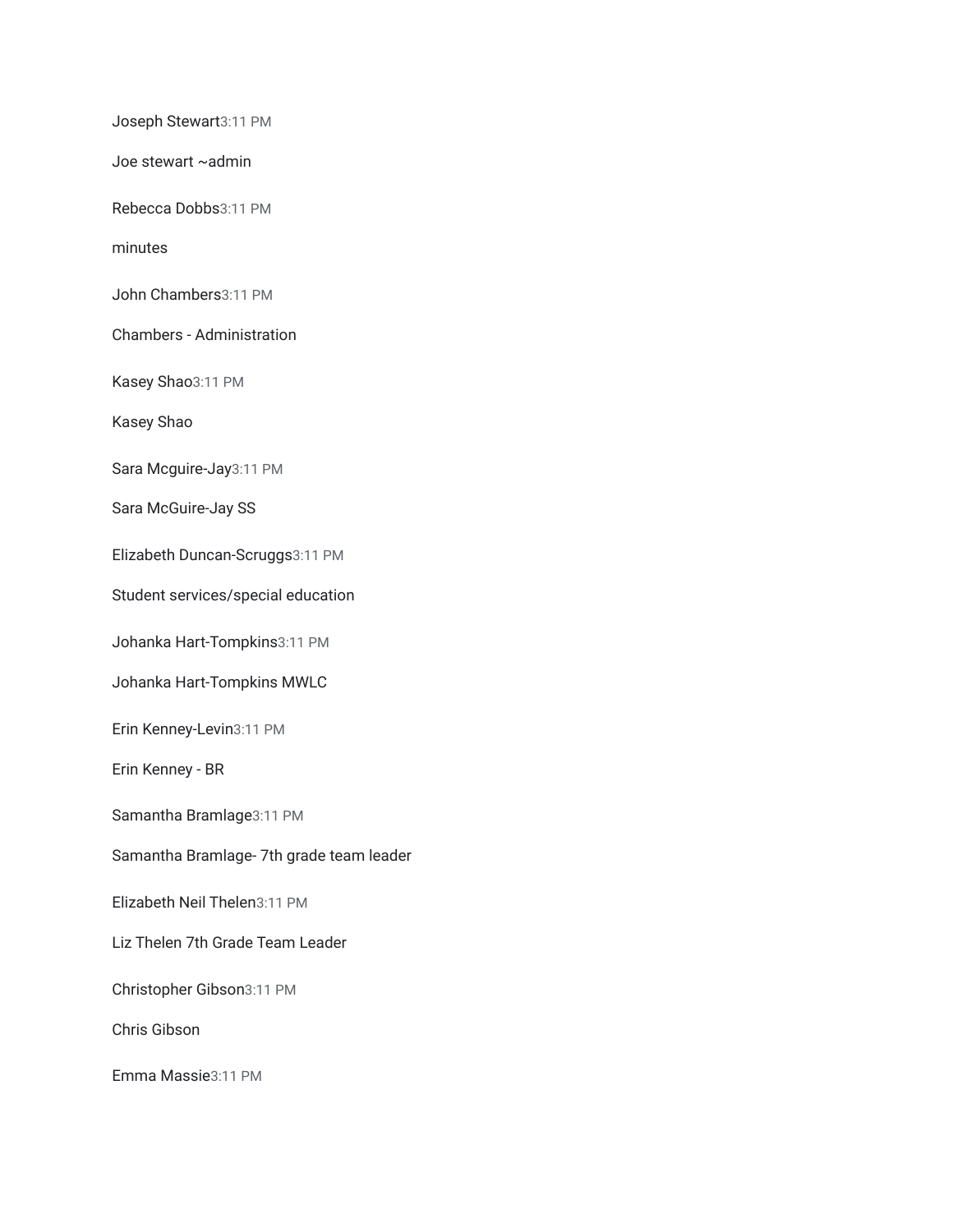Emma Massie

Debra Armstrong3:12 PM

Debbie Armstrong

Tara Ligon3:12 PM

Tara Ligon

Laurie M B Cotton3:13 PM

Laurie Cotton

Elizabeth Lloyd3:13 PM

Liz Lloyd

Michelle Martinez3:13 PM

Michelle Martinez

You3:13 PM

Katie Sullivan

(taking minutes)

```
Elizabeth Neil Thelen3:13 PM
```
Why don't we just have 3 7 bell days for the 3 days after testing and then start over the following week?

Ploy Keener3:13 PM

 $\Lambda$  $\Lambda$ 

Laura Brogden3:13 PM

Because 7 bell days don't accomodate the 2 hour block that's needed for testing. Right?

Sara Mcguire-Jay3:13 PM

Can we please get the Roll Call for the original Schedule for The Approval of the Two Schedules vote (the 8-7 vote)?

Elizabeth Neil Thelen3:14 PM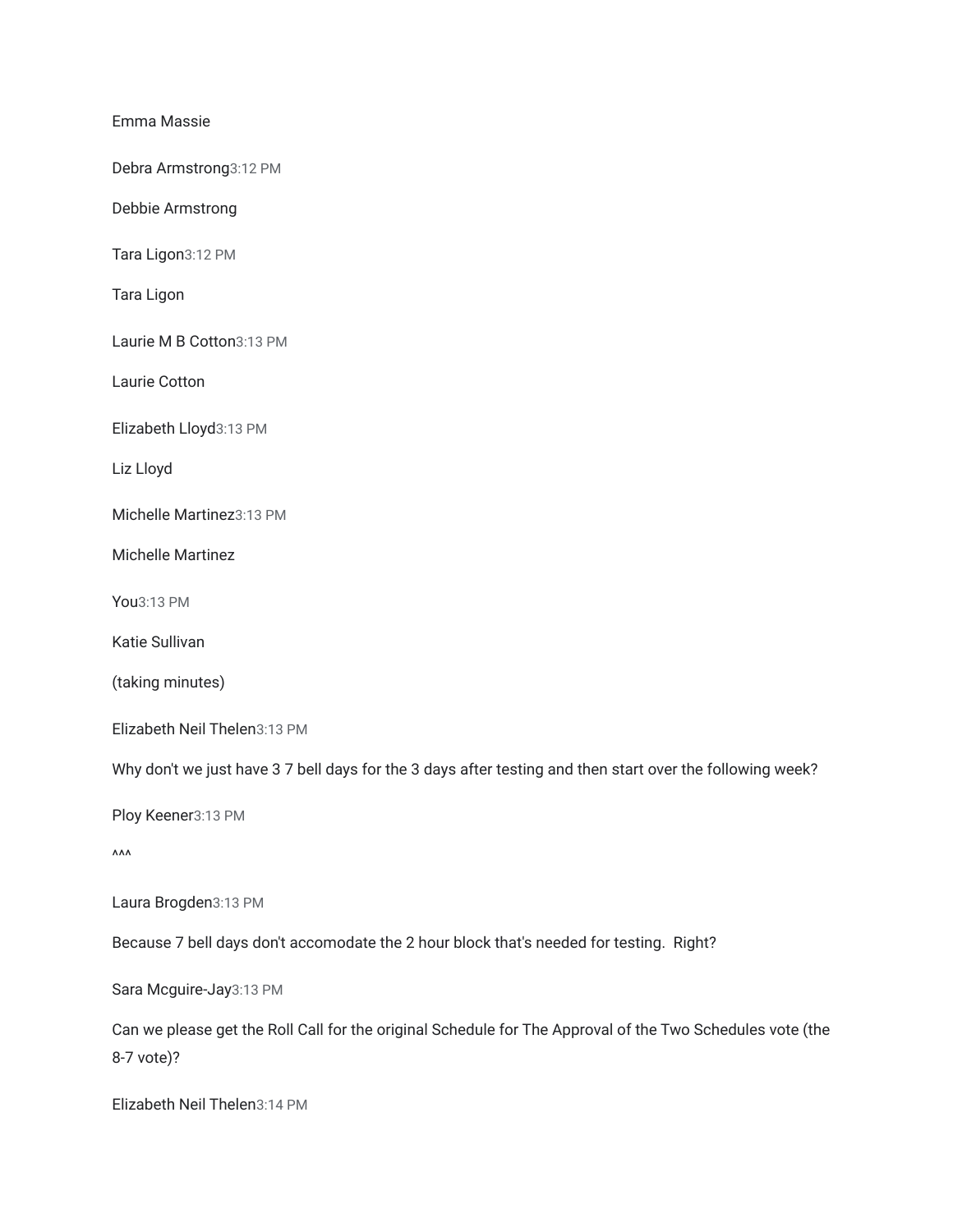@laura I think we're talking about the 3 days after testing.

Laura Brogden3:14 PM

Ahhhh but that's even more exposure for already overexposed kids.

Sara Mcguire-Jay3:15 PM

Majority Rules!

Laura Brogden3:18 PM

But the last day of testing is already meeting with 4 & 6, so you would see those kids twice in 2 days.

<3 Sara

Ferd Schneider3:21 PM

i stopped my dept meeting to do this.

Erin Kenney-Levin3:21 PM

Vote on Mon 4/19 - 4/27.

Denise Pfeiffer3:21 PM

yes- science

Laura Brogden3:21 PM

Classics - yes

Michael Sherman3:21 PM

Yes

Elizabeth Duncan-Scruggs3:21 PM

Yes

Joseph Stewart3:21 PM

Yes

Samantha Bramlage3:21 PM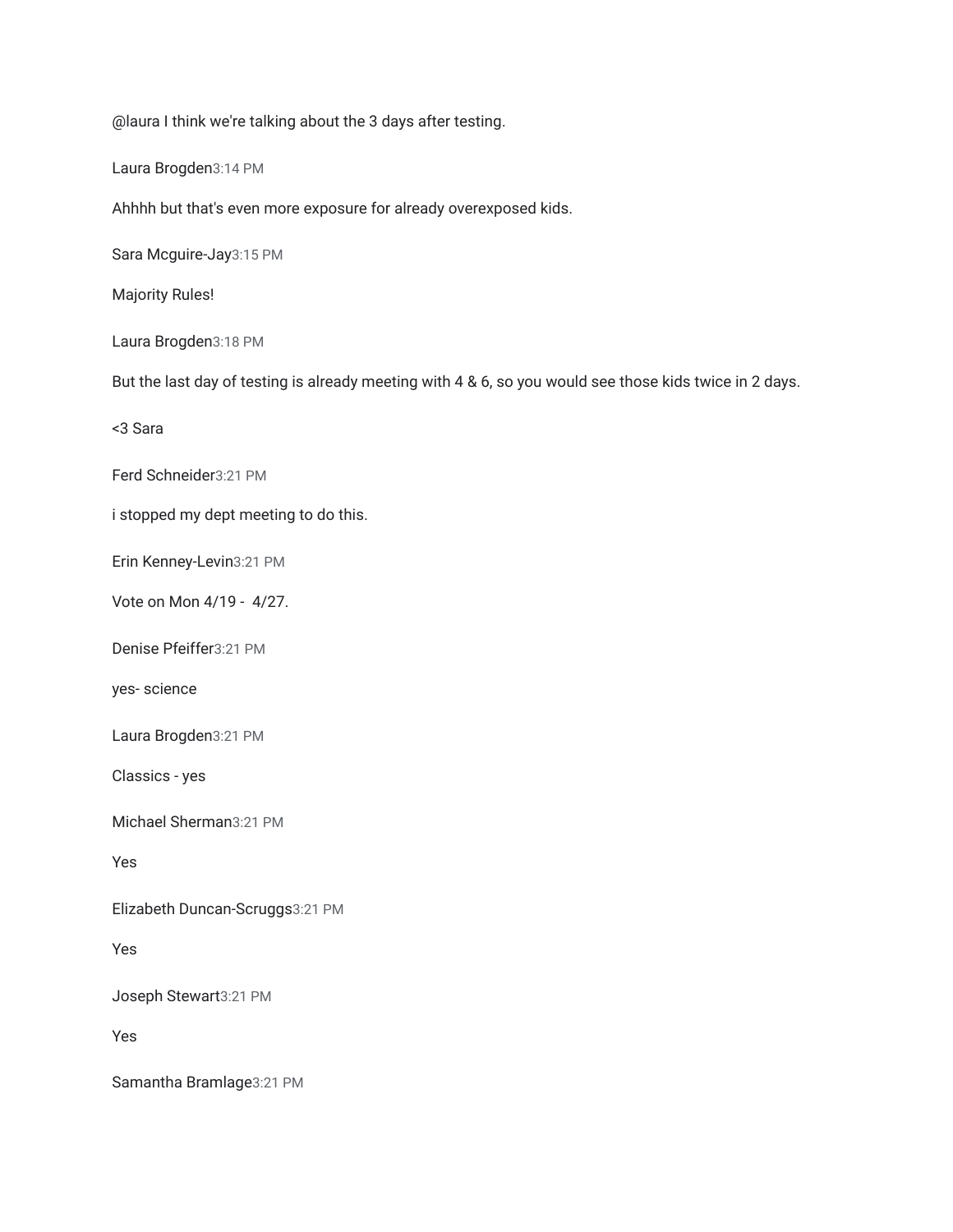Yes- Bramlage team

Ploy Keener3:21 PM

yes, 7th grade team

Erin Kenney-Levin3:21 PM

yes-

Heather Lloyd3:21 PM

yes

Ferd Schneider3:21 PM

yes

Elizabeth Neil Thelen3:21 PM

Abstain

John Chambers3:21 PM

Yes

Brian Sweeney3:21 PM

yes -- English

Margaret Fisher-Bellman3:21 PM

Yes-librAry

Patricia Morgan3:21 PM

yes, we love Maria. We appreciate her hard work

Johanka Hart-Tompkins3:21 PM

MWLC yes

Sara Mcguire-Jay3:21 PM

Abstain SS